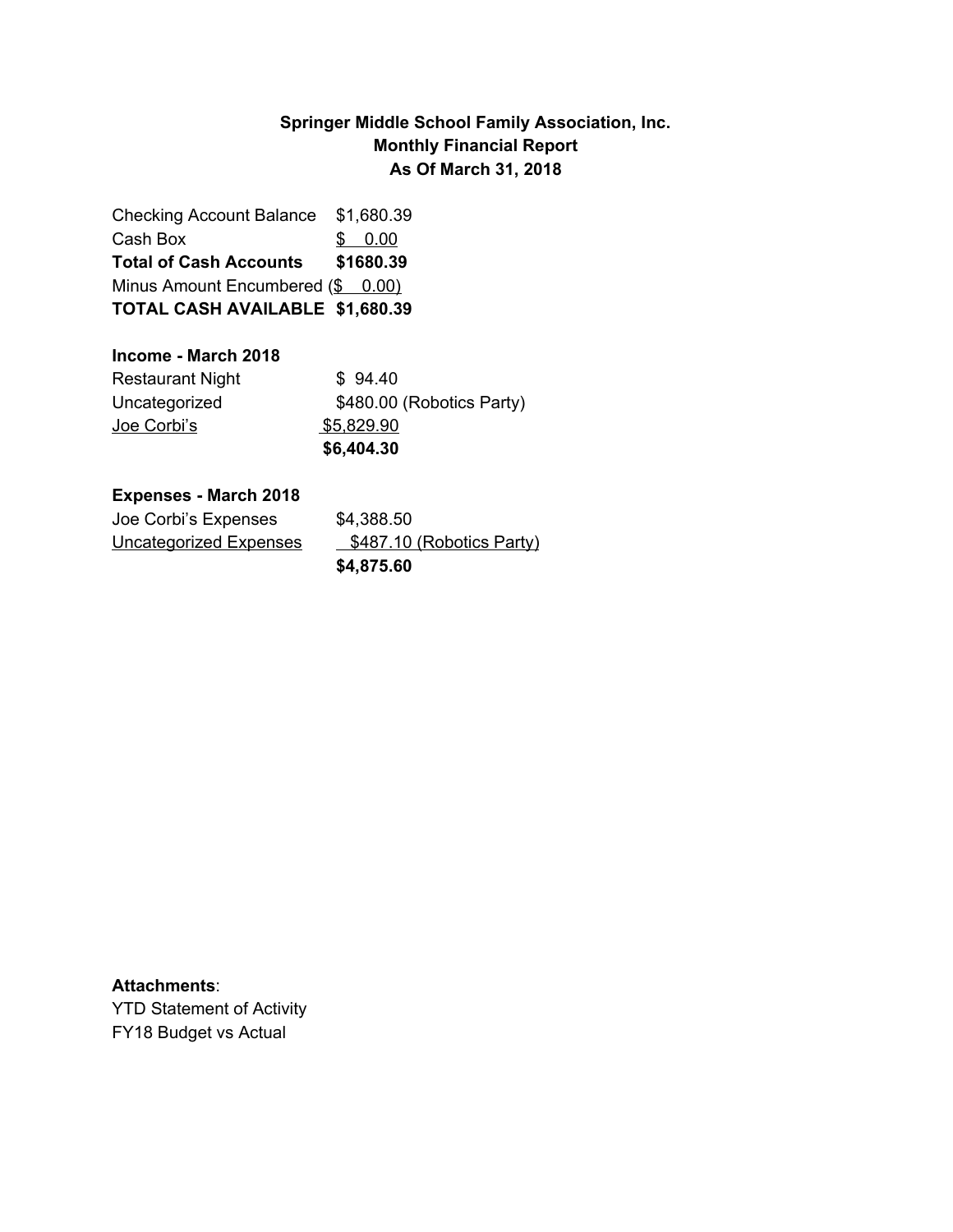# Springer Middle School Family Association, Inc.

### PROFIT AND LOSS

March 2018

|                             | <b>TOTAL</b> |
|-----------------------------|--------------|
| Income                      |              |
| Donations                   |              |
| <b>Restaurant Nights</b>    | 94.40        |
| <b>Total Donations</b>      | 94.40        |
| Joe Corbi's Income          | 5,829.90     |
| Uncategorized Income        | 480.00       |
| <b>Total Income</b>         | \$6,404.30   |
| <b>GROSS PROFIT</b>         | \$6,404.30   |
| Expenses                    |              |
| Joe Corbi's Expense         | 4,388.50     |
| Uncategorized Expense       | 487.10       |
| <b>Total Expenses</b>       | \$4,875.60   |
| <b>NET OPERATING INCOME</b> | \$1,528.70   |
| <b>NET INCOME</b>           | \$1,528.70   |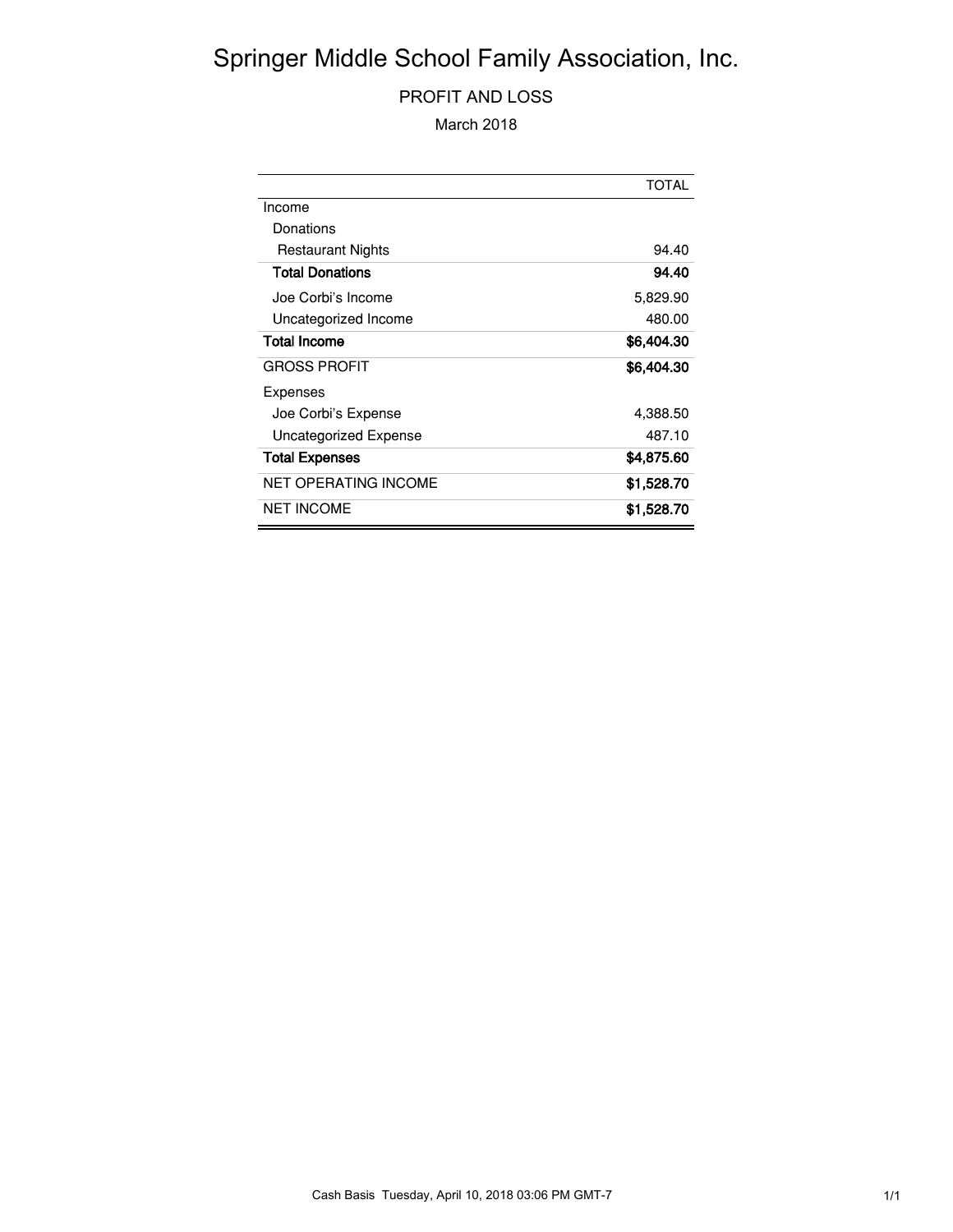## Springer Middle School Family Association, Inc.

#### BUDGET VS. ACTUALS: 2017-2018 - FY18 P&L

July 2017 - March 2018

|                                 | <b>TOTAL</b>  |               |                    |             |
|---------------------------------|---------------|---------------|--------------------|-------------|
|                                 | <b>ACTUAL</b> | <b>BUDGET</b> | <b>OVER BUDGET</b> | % OF BUDGET |
| Income                          |               |               |                    |             |
| 8th Grade Dance Income          |               | 1,725.03      | $-1,725.03$        |             |
| Card Processing Fee Offset      |               | 15.03         | $-15.03$           |             |
| Donations                       |               |               |                    |             |
| Barnes & Noble Book Fair        |               | 150.03        | $-150.03$          |             |
| <b>Total Donations</b>          |               | 150.03        | $-150.03$          |             |
| Joe Corbi's Income              | 5,829.90      | 7,499.97      | $-1,670.07$        | 77.73 %     |
| <b>Snack Shack Income</b>       | 651.00        | 375.03        | 275.97             | 173.59%     |
| Spirit Wear Income              |               | 187.47        | $-187.47$          |             |
| <b>Total Income</b>             | \$6,480.90    | \$9,952.56    | $$ -3,471.66$      | 65.12%      |
| <b>GROSS PROFIT</b>             | \$6,480.90    | \$9,952.56    | $$ -3,471.66$      | 65.12%      |
| Expenses                        |               |               |                    |             |
| Joe Corbi's Expense             | 4,388.50      | 6,000.03      | $-1,611.53$        | 73.14 %     |
| Min Grants Awarded              |               | 749.97        | $-749.97$          |             |
| <b>Operating Expenses</b>       |               |               |                    |             |
| Insurance                       |               | 262.53        | $-262.53$          |             |
| Office & Admin Expenses         | 109.31        | 74.97         | 34.34              | 145.80%     |
| <b>Square Fees</b>              |               | 37.53         | $-37.53$           |             |
| <b>Total Operating Expenses</b> | 109.31        | 375.03        | $-265.72$          | 29.15%      |
| <b>Organizational Expenses</b>  | 400.00        | 675.00        | $-275.00$          | 59.26 %     |
| <b>Total Expenses</b>           | \$4,897.81    | \$7,800.03    | $$ -2,902.22$      | 62.79%      |
| <b>NET OPERATING INCOME</b>     | \$1,583.09    | \$2,152.53    | $$ -569.44$        | 73.55%      |
| <b>NET INCOME</b>               | \$1,583.09    | \$2,152.53    | $$ -569.44$        | 73.55 %     |